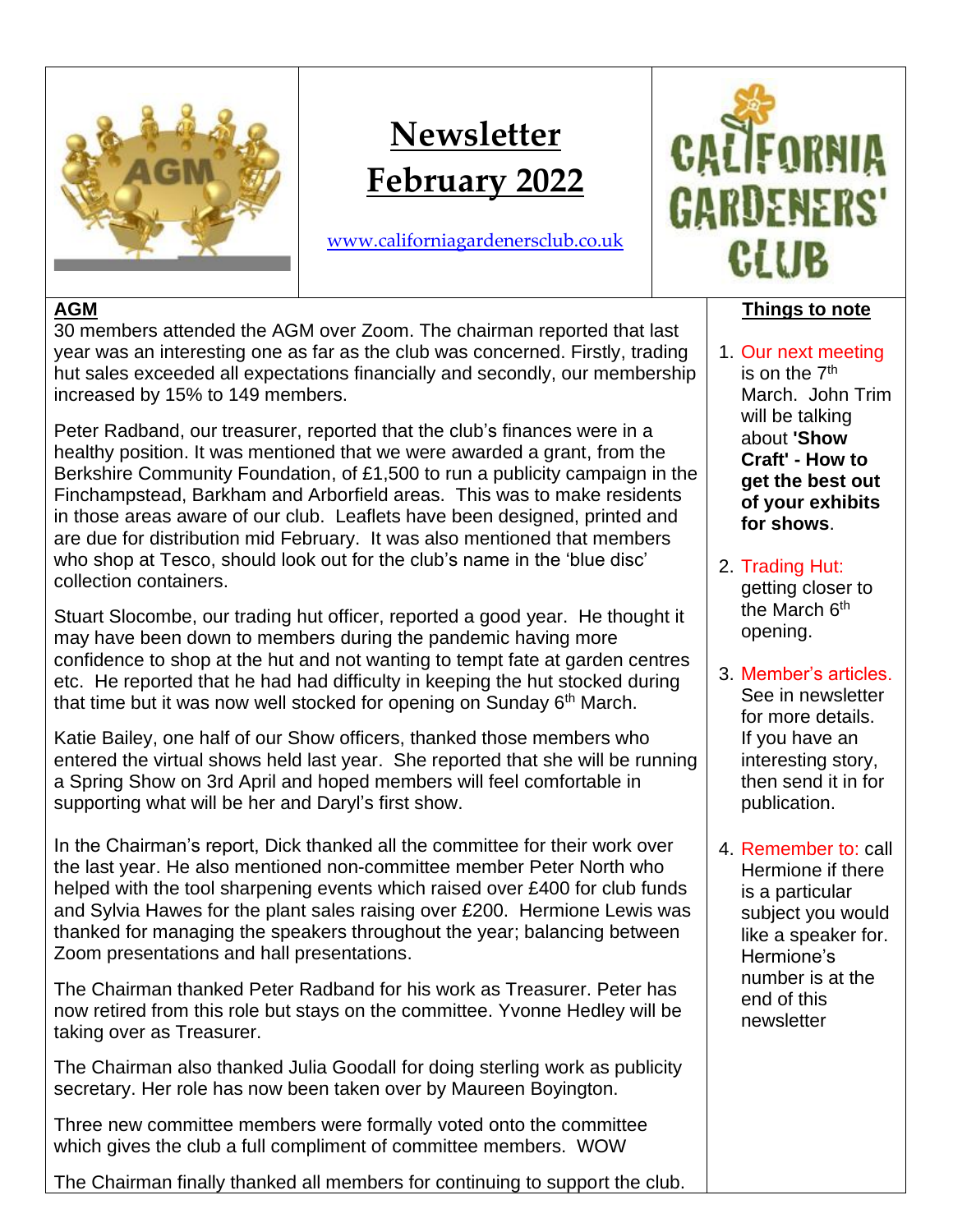# **TESCO TESCO TESCO TESCO TESCO**

Please remember: if you shop at Tesco, take a few blue discs and pop them into the box with our clubs name on it. The checkout staff do not automatically offer the discs but they do have a container full of them at each till. You can help yourself. The more discs we get in our box the more money Tesco will grant us towards speakers in the coming year.

## **March Table Competition**

Just a reminder that the table competition resumes at the March meeting.

The March competition will be: Any Plant, Flower, Vegetable or Fruit you have grown. Just bring it along to the meeting and place it on the competition table. Your entry will not be judged against the other entries but simply on it's own merits.

For your entry to qualify for points in the annual competition, you must be at the meeting.

The winner at the end of the year will receive a £25 trading hut voucher and the person with the highest average score a £10 trading hut voucher.

## **Members emails**

Peter Seabrook's, obituary was in The Times on the 18<sup>th</sup> January this year.

The last time I spoke to Peter was with my wife at one of the Wisley Flower Shows. He was as enthusiastic as ever and we were both in agreement that the total banning of peat was a nonsense.

He was ' The Gardeners Gardener' A man of very definite opinions, most of them eminently sensible. One of the best ever presenters of 'Gardener's World', he was always incredibly knowledgable and never patronising.

He was a regular columnist on 'The Sun' where he had a huge following, largely because his advice was both practical and understandable to the man in the street.

He died of a heart attack aged 86. His wonderful horticultural expertise will be sadly missed.

Ian Gillott

# **Topical Tip – February 2022**

- [Keep brushing away worm casts](https://www.rhs.org.uk/advice/profile?PID=495) on your lawns, as they can be troublesome at this time of year.
- [Take fuchsia cuttings](https://www.rhs.org.uk/advice/profile?PID=307) from the soft tips this month.
- Ventilating the glasshouse or conservatory on mild sunny days will help to reduce fungal infections.
- In the greenhouse or conservatory, regularly pick over plants and sweep up fallen debris, to prevent disease spreading.
- Have you started to think about germinating seeds for spring and summer planting?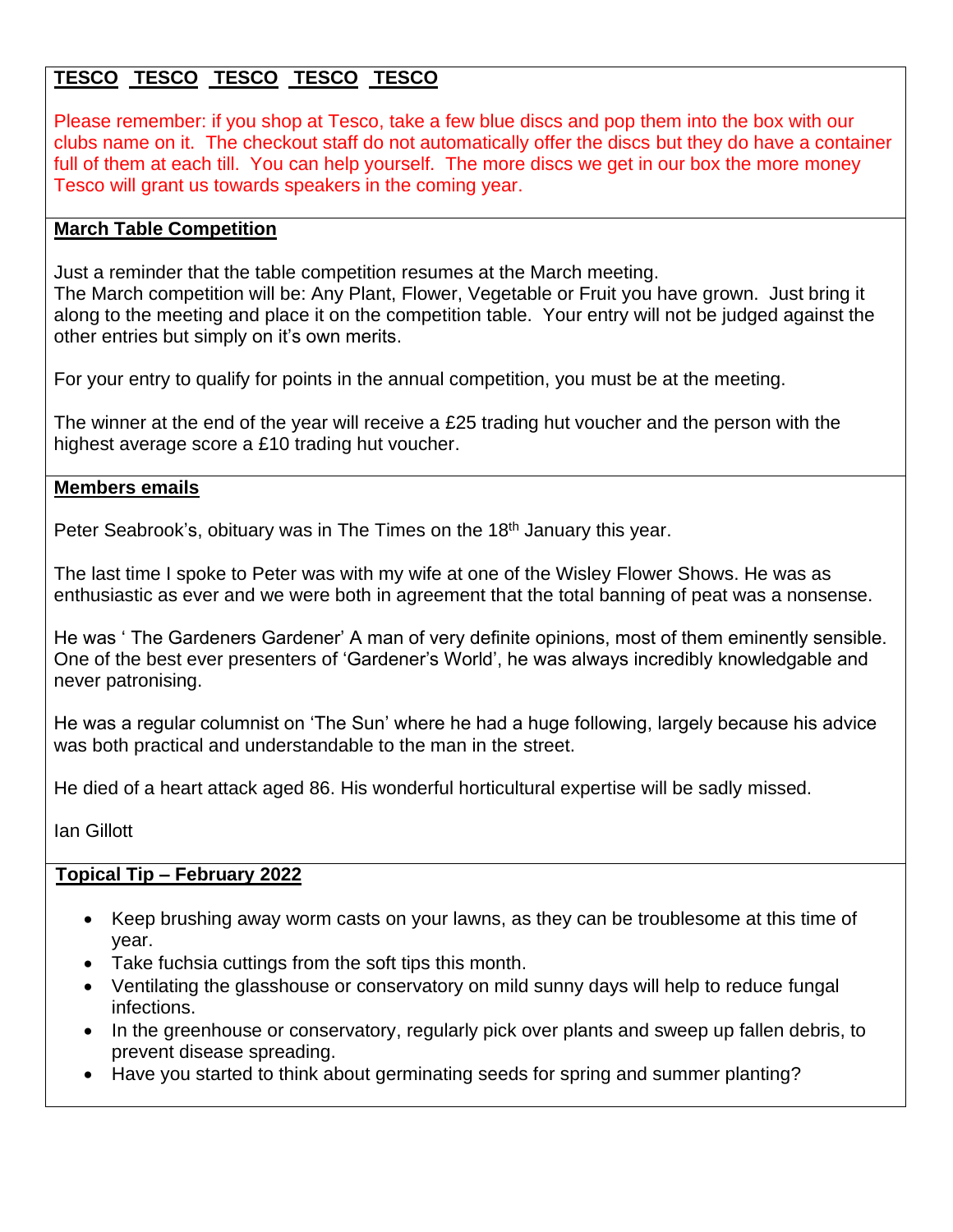#### **Facebook Group News**

You are most welcome to join the club Facebook group. It is a private group which means that only club members can join and post. You can join it at: [www.facebook.com/groups/207934410581605/](http://www.facebook.com/groups/207934410581605/)

You will need to first read and agree to the group guidelines. We really would like more members in this group to make it a lively forum. We are looking for gardening related posts and club news.

#### **Membership this year**

2022 subs are due from February. They remain at £5 per person per year. You can either pay at the March club meeting or at the hut on a Sunday morning. If you would like to pay now, you can do so through BACS. Sort Code: 40-47-09,

Account Number 71301608.

#### **Please use your full name as the reference.**

Once you have paid by BACS, please go to the membership page on our web site and record that you have paid (you will find the form at the bottom of the page).

#### **RHS card**

Our club has a RHS Card.

It enables two people to gain entry to all RHS gardens throughout the country (this includes RHS Bridgewater from Sept).

Presentation of this card will give you and your friend a 30% discount on the entry fee.

You can borrow the card by contacting Chris Spinks (number at the end of newsletter) and arranging to pick it up.

#### **Monthly talks**

#### This is a call to all members:

If you have any ideas/requests for the subjects of the monthly talks, please let us know. Either reply to this email or give Hermione a ring (number below).

#### **Member's emails**





The Poinsettia I bought at the Christmas party is still doing well. How's yours doing?